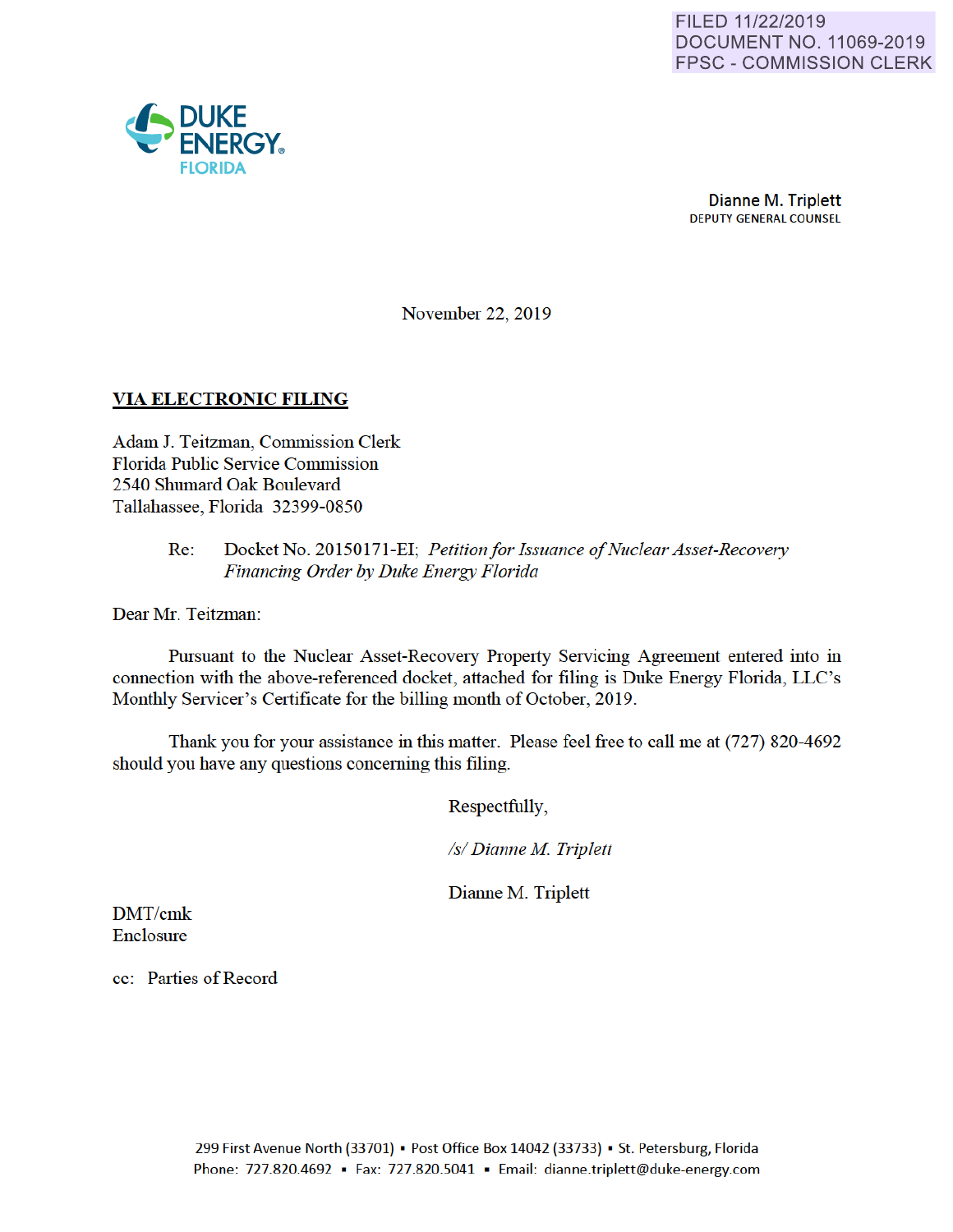# **CERTIFICATE OF SERVICE**

I HEREBY CERTIFY that a true and correct copy of the foregoing has been furnished via electronic mail to the following this  $22<sup>nd</sup>$  day of November, 2019.

|                                             | /s/ Dianne M. Triplett            |
|---------------------------------------------|-----------------------------------|
|                                             | Attorney                          |
|                                             |                                   |
| Theresa Tan                                 | C. Rehwinkel / J. Kelly           |
| Office of the General Counsel               | Office of Public Counsel          |
| <b>Florida Public Service Commission</b>    | c/o The Florida Legislature       |
| 2540 Shumard Oak Blyd.                      | 111 West Madison Street, Room 812 |
| Tallahassee, FL 32399-0850                  | Tallahassee, FL 32399-1400        |
| <u>ltan@psc.state.fl.us</u>                 | kelly.jr@leg.state.fl.us          |
|                                             | rehwinkel.charles@leg.state.fl.us |
| Jon C. Moyle, Jr. / Karen A. Putnal         |                                   |
| 118 North Gadsden Street                    | James W. Brew                     |
| Tallahassee, FL 32301                       | 1025 Thomas Jefferson Street, NW  |
| jmoyle@moylelaw.com                         | Eighth Floor, West Tower          |
| kputnal@moylelaw.com                        | Washington, DC 20007-5201         |
|                                             | jbrew@smxblaw.com                 |
| Robert Scheffel Wright / John T. LaVia, III |                                   |
| 1300 Thomaswood Drive                       |                                   |
| Tallahassee, FL 32308                       |                                   |
| schef@gbwlegal.com                          |                                   |
| jlavia@gbwlegal.com                         |                                   |
|                                             |                                   |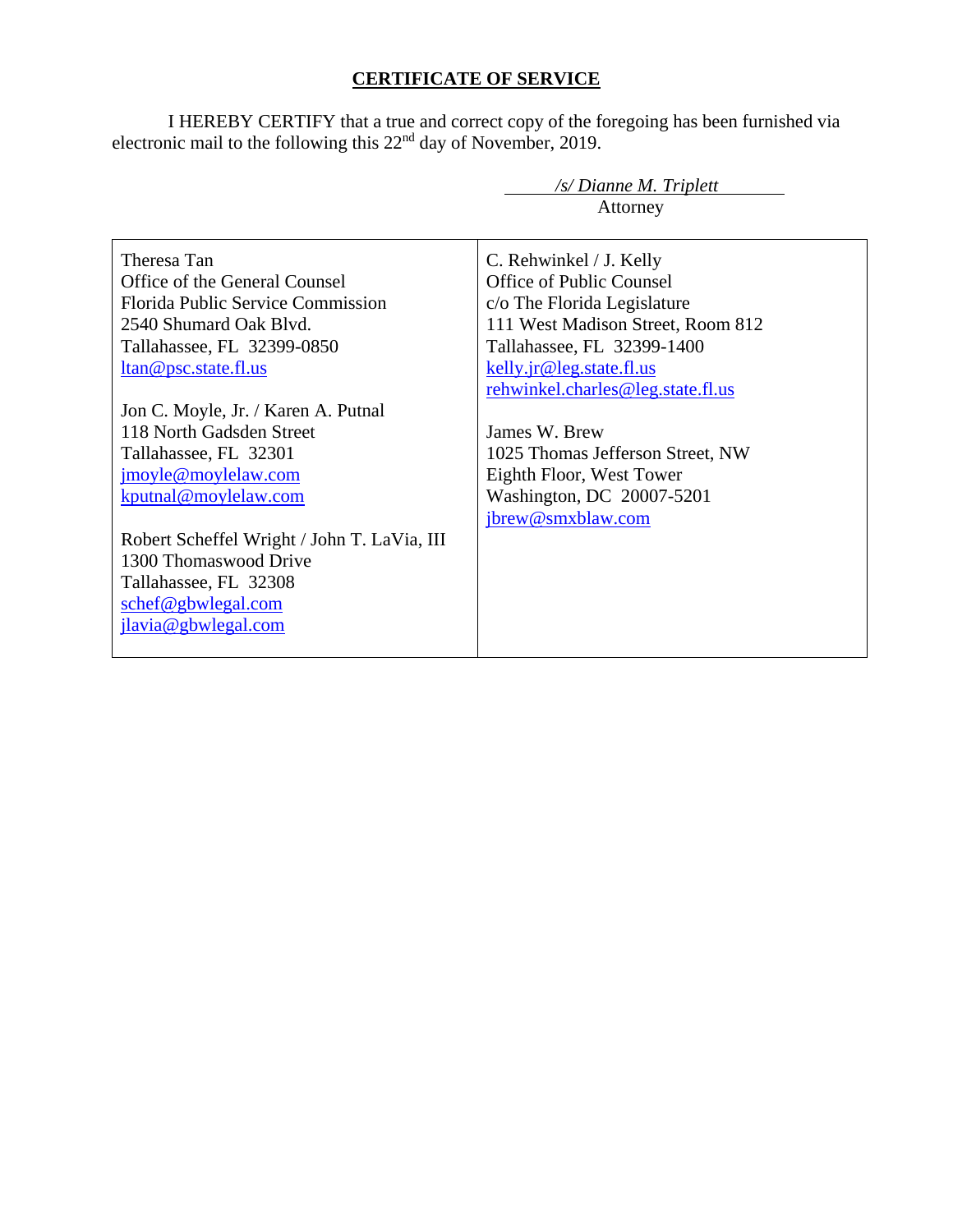## **MONTHLY SERVICER'S CERTIFICATE**

### DUKE ENERGY FLORIDA PROJECT FINANCE, LLC

### \$1,294,290,000 Series A Senior Secured Nuclear Asset-Recovery Bonds

Pursuant to SECTION 3.01(b) of the Nuclear Asset-Recovery Property Servicing Agreement dated as of June 22, 2016 by and between Duke Energy Florida, Inc., as Servicer, and Duke Energy Florida Project Finance, LLC, as Issuer (the "Servicing Agreement"), the Servicer does hereby certify as follows:

Capitalized terms used but not defined in this Monthly Servicer's Certificate have their respective meanings as set forth in the Servicing Agreement. References herein to certain sections and subsections are references to the respective sections or subsections of the Servicing Agreement.

#### Current BILLING MONTH: October 2019

#### Current BILLING MONTH: 9/28/2019 - 10/28/2019

| Standard Billing for prior BILLING MONTH: September 2019       |                   |       |  |
|----------------------------------------------------------------|-------------------|-------|--|
| <b>Residential Total Billed</b>                                | Ś.<br>300,613,090 |       |  |
| Residential NUCLEAR ASSET-RECOVERY CHARGE ("NARC") Billed      | 5,443,836         | 1.81% |  |
|                                                                |                   |       |  |
| General Service Non-Demand Total Billed                        | 30,294,317        |       |  |
| General Service Non-Demand NARC Billed                         | 530,048           | 1.75% |  |
|                                                                |                   |       |  |
| <b>General Service Billed</b>                                  | 1,581,852         |       |  |
| <b>General Service NARC Billed</b>                             | 25,278            | 1.60% |  |
|                                                                |                   |       |  |
| General Service Demand Total Billed                            | 126,070,586       |       |  |
| General Service Demand NARC Billed                             | 2,476,168         | 1.96% |  |
|                                                                |                   |       |  |
| Curtailable Total Billed                                       | 934.842           |       |  |
| <b>Curtailable NARC Billed</b>                                 | 15,841            | 1.80% |  |
|                                                                |                   |       |  |
| Interruptible Total Billed                                     | 11,424,526        |       |  |
| Interruptible NARC Billed                                      | 296,149           | 2.59% |  |
|                                                                |                   |       |  |
| <b>Lighting Total Billed</b>                                   | 2,201,388         |       |  |
| <b>Lighting NARC Billed</b>                                    | 8,848             | 0.40% |  |
| YTD Net Write-offs as a % of Total Billed Revenue (see Note 1) |                   |       |  |
| Non-Residential Class Customer Write-offs                      |                   |       |  |
| Residential Class Customer Write-offs                          |                   |       |  |
| <b>Total Write-offs</b>                                        | 0.19%             |       |  |
|                                                                |                   |       |  |
| <b>Aggregate NARC Collections (see Note 2)</b>                 |                   |       |  |
|                                                                |                   |       |  |
| <b>Total NARC Remitted for Current BILLING MONTH</b>           |                   |       |  |
| <b>Residential NARC Collected</b>                              | s.<br>5,647,973   |       |  |
| General Service Non-Demand NARC Collected                      | 550,376           |       |  |
| <b>General Service NARC Collected</b>                          | 26,469            |       |  |
| General Service Demand NARC Collected                          | 2,569,335         |       |  |
| Curtailable NARC Collected                                     | 16,429            |       |  |
| Interruptible NARC Collected                                   | 307,590           |       |  |
| <b>Lighting NARC Collected</b>                                 | 9,127             |       |  |
| <b>Sub-Total of NARC Collected</b>                             | ŝ<br>9,127,299    |       |  |
|                                                                |                   |       |  |
| Total Current NARC Collected and Remitted                      | \$<br>9,127,299   |       |  |